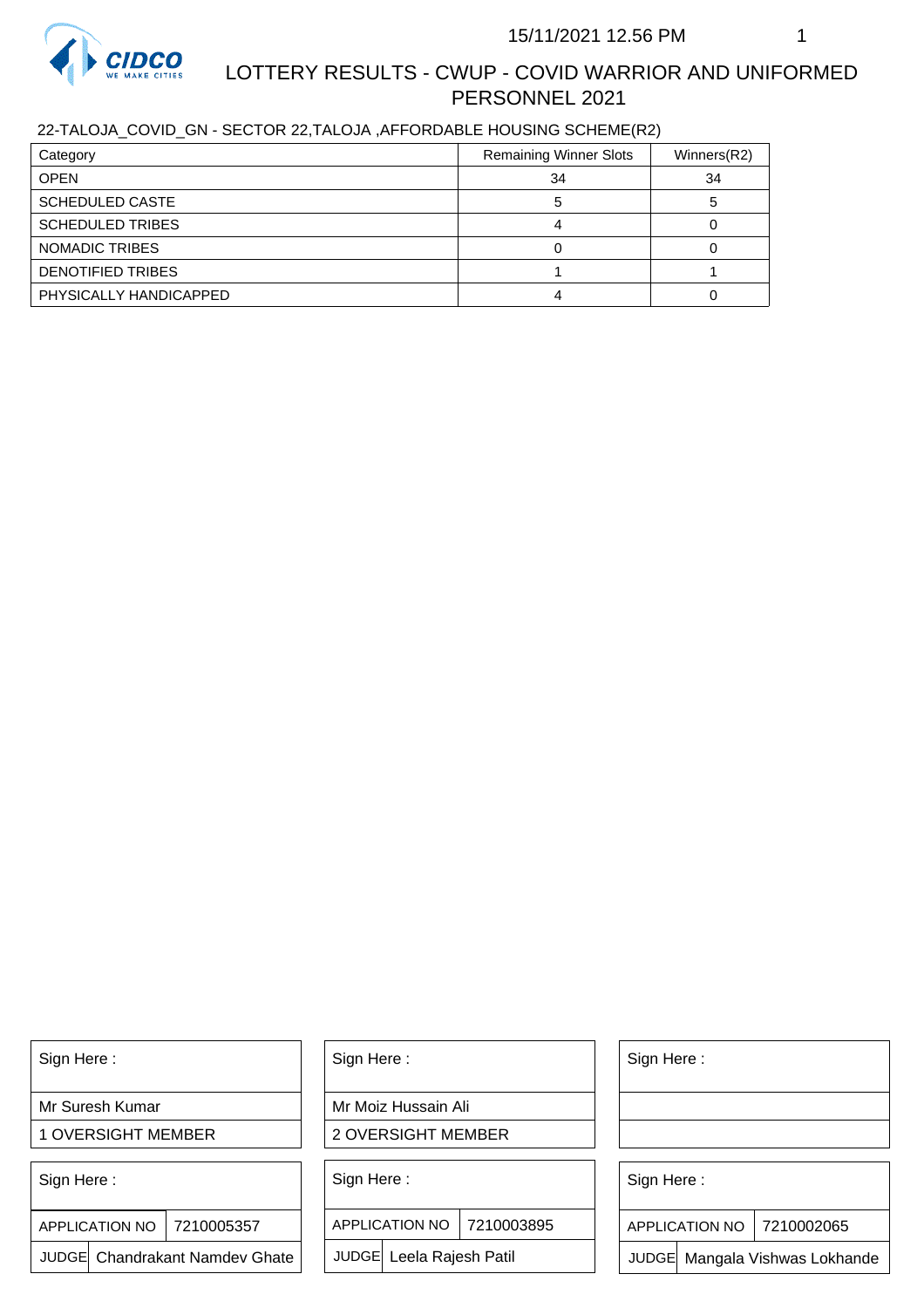

Winner List

 LOTTERY RESULTS - CWUP - COVID WARRIOR AND UNIFORMED PERSONNEL 2021

#### Scheme: 22-TALOJA\_COVID\_GN - SECTOR 22,TALOJA ,AFFORDABLE HOUSING SCHEME

Category - OPEN - OPEN

| Priority No    | Application<br>Number | <b>Applicant Name</b>                       | Flat*<br>Bd, Wg, Fl, Ft (Rnd) | Priority No | Application<br>Number | <b>Applicant Name</b>                                         | Flat*<br>Bd, Wg, Fl, Ft (Rnd) |
|----------------|-----------------------|---------------------------------------------|-------------------------------|-------------|-----------------------|---------------------------------------------------------------|-------------------------------|
| $\mathbf{1}$   | 7210000041            | Mr Ajay Malgonda Patil                      | $L03, -2, 2(R2)$              | 21          | 7210004492            | Mr Abaso Pandurang Kore                                       | $L02, -, 9, 5(R2)$            |
| $\mathbf{2}$   | 7210009082            | Mrs Nisha Kashinath<br>Chorage              | $L01, -, 1, 1(R2)$            | 22          | 7210008381            | Ms Netra Prabhakar<br>Mayekar                                 | $L10, -, 2, 3(R2)$            |
| 3              | 7210001703            | Mrs Chitrarekha Dinesh<br>Sharma            | $L04, -, 3, 5(R2)$            | 23          | 7210000013            | Ms Rutuja Ramchandra<br>Shetty                                | L01, $-$ , 2, 6(R2)           |
| 4              | 7210002138            | Mr Vikas Sarjerao Savat                     | $L02, -2, 4(R2)$              | 24          | 7210008861            | Mr Hitesh Biharilal Mendha L02, -, 13, 2(R2)                  |                               |
| 5              | 7210006432            | Mrs Vinita Nikhil Gawde                     | L03, $-$ , 1, 5(R2)           | 25          | 7210007315            | Mrs Sujata Vaibhav Korade   L01, -, 7, 3(R2)                  |                               |
| 6              | 7210007317            | Mr Pankaj Gokul Patil                       | $L01, -, 5, 5(R2)$            | 26          | 7210001459            | Mr Arun Prabhakarrao $\vert$ L03, -, 12, 4(R2)<br>Sonune      |                               |
| $\overline{7}$ | 7210002517            | Mr Sambhaji Balaji<br>Mundhe                | $L08, -, 1, 5(R2)$            | 27          | 7210009455            | Mr Vinod Shankar Dabade                                       | $L02, -, 5, 2(R2)$            |
| 8              | 7210009475            | Mr Balu Bajirao Satpute                     | $L04, -, 0, 2(R2)$            | 28          | 7210003363            | Mrs Deepali Samir<br>Jamdade                                  | L04, -, 1, 3(R2)              |
| 9              | 7210004386            | Mr Sanjay Bapu Sargar                       | $L03, -1, 3(R2)$              | 29          | 7210001313            | Mr Sushant Shivaji $\vert$ L03, -, 6, 4(R2)<br><b>Bhosale</b> |                               |
| 10             | 7210001609            | Ms Humera Abdul Rehman<br>Sayyed            | $L01, -7, 5(R2)$              | 30          | 7210006013            | Mr Deepak Tarambak<br>Sanap                                   | $L03, -, 9, 3(R2)$            |
| 11             | 7210002089            | Mrs Sneha Suresh Bane                       | $L01, -7, 1(R2)$              | 31          | 7210000778            | Mrs Manisha Sudhir<br>L03, -, 13, 1(R2)<br>Sawant             |                               |
| 12             | 7210000053            | Mr Yuvraj Giridhar Chavan                   | $ $ L03, -, 11, 4(R2)         | 32          | 7210000068            | Mrs Pallavi Dattatraya L04, -, 12, 5(R2)<br>Virkar            |                               |
| 13             | 7210006798            | Mr Amit Govind Kamble                       | $L03, -, 6, 6(R2)$            | 33          | 7210005353            | Mr Jitendra Raghunath<br><b>Bharankar</b>                     | $L03, -, 5, 6(R2)$            |
| 14             | 7210008948            | Mr Ramesh Yeshwant<br>Wagh                  | $L02, -, 1, 5(R2)$            | 34          | 7210008242            | Mr Ratnakar Vitthal<br><b>Sasane</b>                          | L02, -, 4, 3(R2)              |
| 15             | 7210007813            | Ms Pradnya Hiru Ghag                        | $\vert$ L02, -, 13, 6(R2)     |             |                       |                                                               |                               |
| 16             | 7210009897            | Mr Sharad Hindurao Pawar   L01, -, 1, 5(R2) |                               |             |                       |                                                               |                               |
| 17             | 7210001781            | Mr Dilip<br>Sandipan<br>Kabugade            | $L01, -, 6, 3(R2)$            |             |                       |                                                               |                               |
| 18             | 7210004624            | Mr Sandesh Shamrao<br>Kathare               | $L03, -, 5, 2(R2)$            |             |                       |                                                               |                               |
| 19             | 7210001333            | Mr Paresh<br>Waman<br>Gaikwad               | $L03, -, 4, 2(R2)$            |             |                       |                                                               |                               |
| 20             | 7210002363            | Mrs Surekha Amol Kamble L03, -, 12, 1(R2)   |                               |             |                       |                                                               |                               |
|                |                       |                                             |                               |             |                       |                                                               |                               |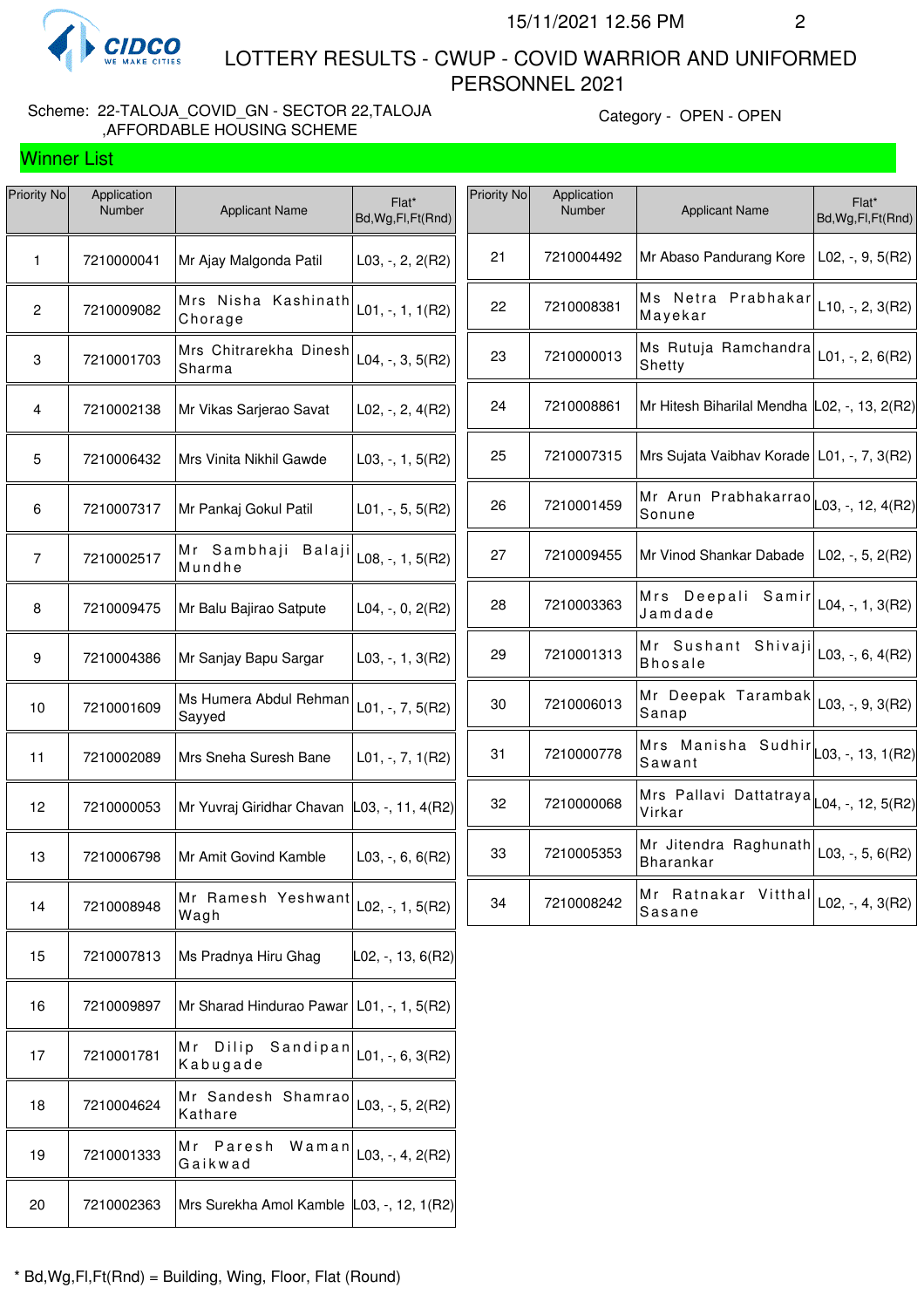

#### Scheme: 22-TALOJA\_COVID\_GN - SECTOR 22,TALOJA ,AFFORDABLE HOUSING SCHEME

Category - SC - SCHEDULED CASTE

## Winner List

| Priority No | Application<br><b>Number</b> | <b>Applicant Name</b>                                   | Flat*<br>Bd, Wg, Fl, Ft (Rnd) |
|-------------|------------------------------|---------------------------------------------------------|-------------------------------|
|             | 7210008518                   | Mr Ravindra Manohar<br>Kamble                           | L04, $-$ , 6, 1(R2)           |
| 2           | 7210006203                   | Mrs Meera Nishant Kedare L04, -, 11, 4(R2)              |                               |
| 3           | 7210008009                   | Mr Vasudeo Daulat Hiwrale   L02, -, 7, 4(R2)            |                               |
| 4           | 7210005390                   | Mr Jagdish Mariba Londhe                                | $L01, -3, 2(R2)$              |
| 5           | 7210001626                   | Mr Vinayak Vitthal $\vert$ L02, -, 5, 4(R2)<br>Wankhede |                               |